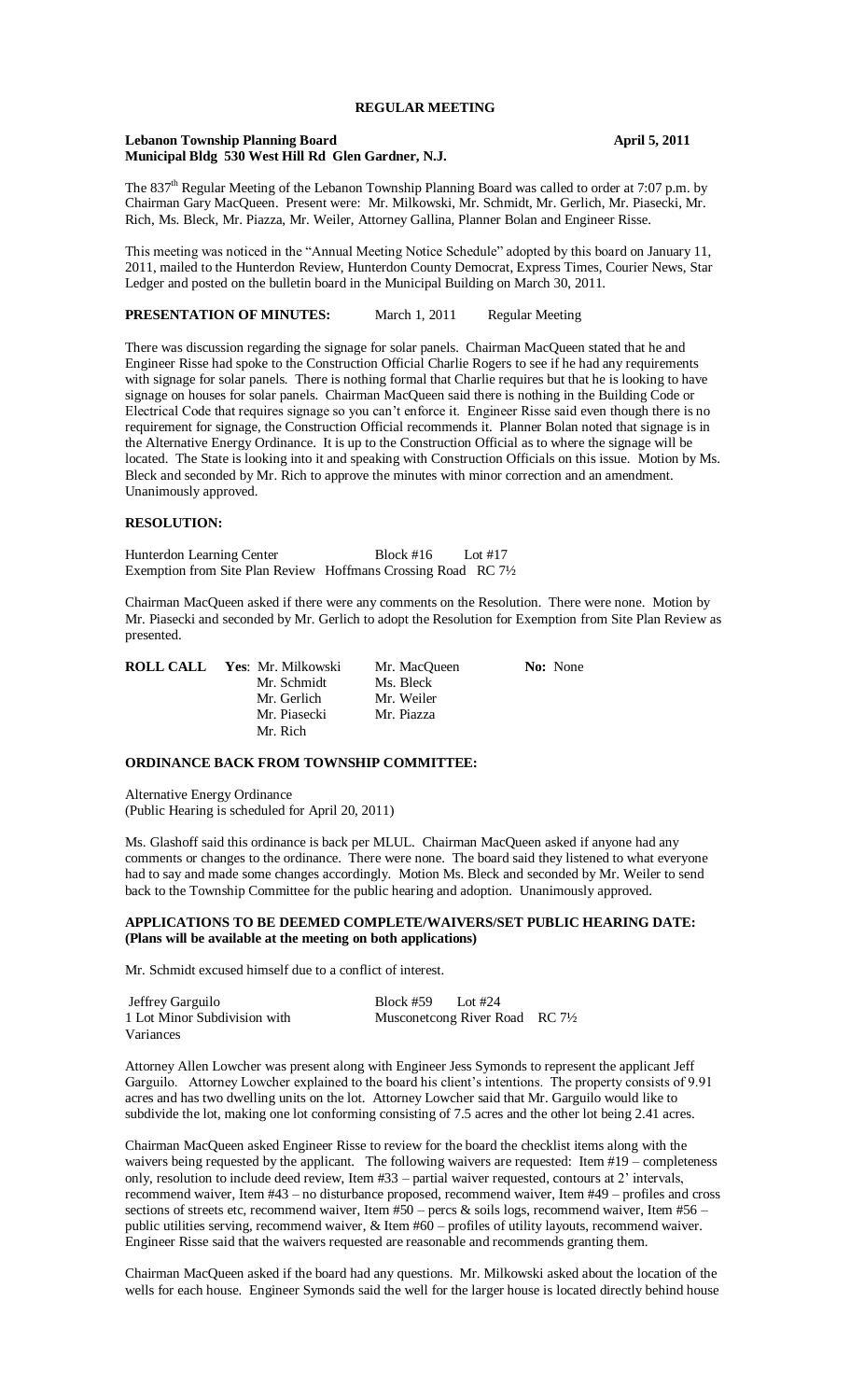## **Lebanon Township Planning Board April 5, 2011 Page 2**

and the well for the smaller house is located approximately 50' behind the house. At the conclusion of the board questions, motion by Mr. Rich and seconded by Mr. Piasecki to deem this application complete, grant the requested waivers and set a public hearing date. Ms. Glashoff offered the May 3<sup>rd</sup> date for the public hearing. Attorney Lowcher said the date was good and thanked the board.

| New Cingular Wireless      |              | Block #12 Lot #45.05 |
|----------------------------|--------------|----------------------|
| Conditional Use/Site Plan/ | Route 513 B1 |                      |
| Variances for Cell Tower   |              |                      |

Attorney Judy Fairweather of DayPitney was present to represent the applicant New Cingular Wireless. along with their Engineer Rarif Malick. The applicant is purposing a 150' monopole at the auto garage repair shop on Route 513. The monopole will be behind the building and will be well buffered. Attorney Fairweather said they are here this evening to be deemed complete along with the waivers being granted and set a public hearing date.

Attorney Fairweather referred to the Checklist Items for the requested waivers. Engineer Risse said that Checklist Item #33 is for topo's at 2' intervals. The site is fully developed and the waiver is recommended due to the nature of the application, Item #35, the same applies to this waiver, site fully developed, recommend waiver. The monopole will be placed on a paved area of the site. Item #45 refers to an Environmental Inventory Plan, per Engineer Risse; this site is fully developed and recommends waiver based on the proposal of the developed portion of the lot. During the public hearing if something comes up, it can be addressed at that time regarding these waivers per Engineer Risse. Chairman MacQueen asked if there were any questions of the applicant and Engineer Risse. There were none. Being no questions from the board, motion by Mr. Rich and seconded by Ms. Bleck to deem the application complete, grant the waivers requested and set a public hearing date. Unanimously approved.

Ms. Glashoff asked the board if they wanted to have the public hearing on the same night as the previous application which is May3rd. After a brief discussion by the board, the public hearing for New Cingular Wireless will be held on May 3, 2011.

# **ITEMS FOR DISCUSSION:**

# a. ZBA Annual Report - 2010

Planner Bolan noted these are all the applications that were heard by the Zoning Board in 2010. Planner Bolan referred to a couple of our grandfather provisions and went over all the applications. Planner Bolan referred to the accessory apartment ordinance and since a date referring to when the structure had to be in existence, the date has never been included. This needs to be corrected. The definition of "Animal Farm" refers to indigenous and/or exotic animals. The word indigenous needs to be deleted for the definition. Structures for housing farm animals also needs to be amended to comply with setbacks for accessory structures.

Planner Bolan said the last item that was discussed by the Zoning Board dealt with Solar Farms. The board felt that Solar Farms should be permitted in non-residential zones. Planner Bolan felt it was a good idea to permit them in non-residential zones. Planner Bolan said he has ordinances from other municipalities that permit them in non-residential zones that the board can review. Chairman MacQueen asked if anyone had questions of Planner Bolan. Mr. Piasecki referred to the Solar Farms in non-residential zone. Planner Bolan said the board should look at the zoning map more specifically and the board could consider making it a conditional use in the non-residential zones. That may be a way to approach the variation between residential and non-residential zones. The B1 and B2 zones normally don't have large lots that would attract this type of application. Ms. Glashoff noted that there is an application in the works and will be going to the Zoning Board. The property is located in the Industrial Zone. Mr. Piazza asked what did the board want to do about these recommendations. Mr. Piazza suggested if the board was going to discuss these recommendations in detail the Township Committee should be involved in the discussion. Chairman MacQueen suggested having joint meeting maybe in June. Chairman MacQueen said he wants to see how the May meeting goes before making a decision on a date for a joint meeting. Planner Bolan will prepare a memo to mailed to the Planning Board in their packets for the May meeting.

Chairman MacQueen asked about existing private roads in the Township regarding maintenance. He referred to roads being in need of repair and the difficulty for emergency vehicles because some property owners refuse to help keep up the road. There are private roads in the Township that don't get any upgrades and wanted to know if there was anything that could be done. Chairman MacQueen asked if the other neighbors would have to go to court but wanted to know if there was anything in an ordinance that could help. The board discussed this issue with no resolve.